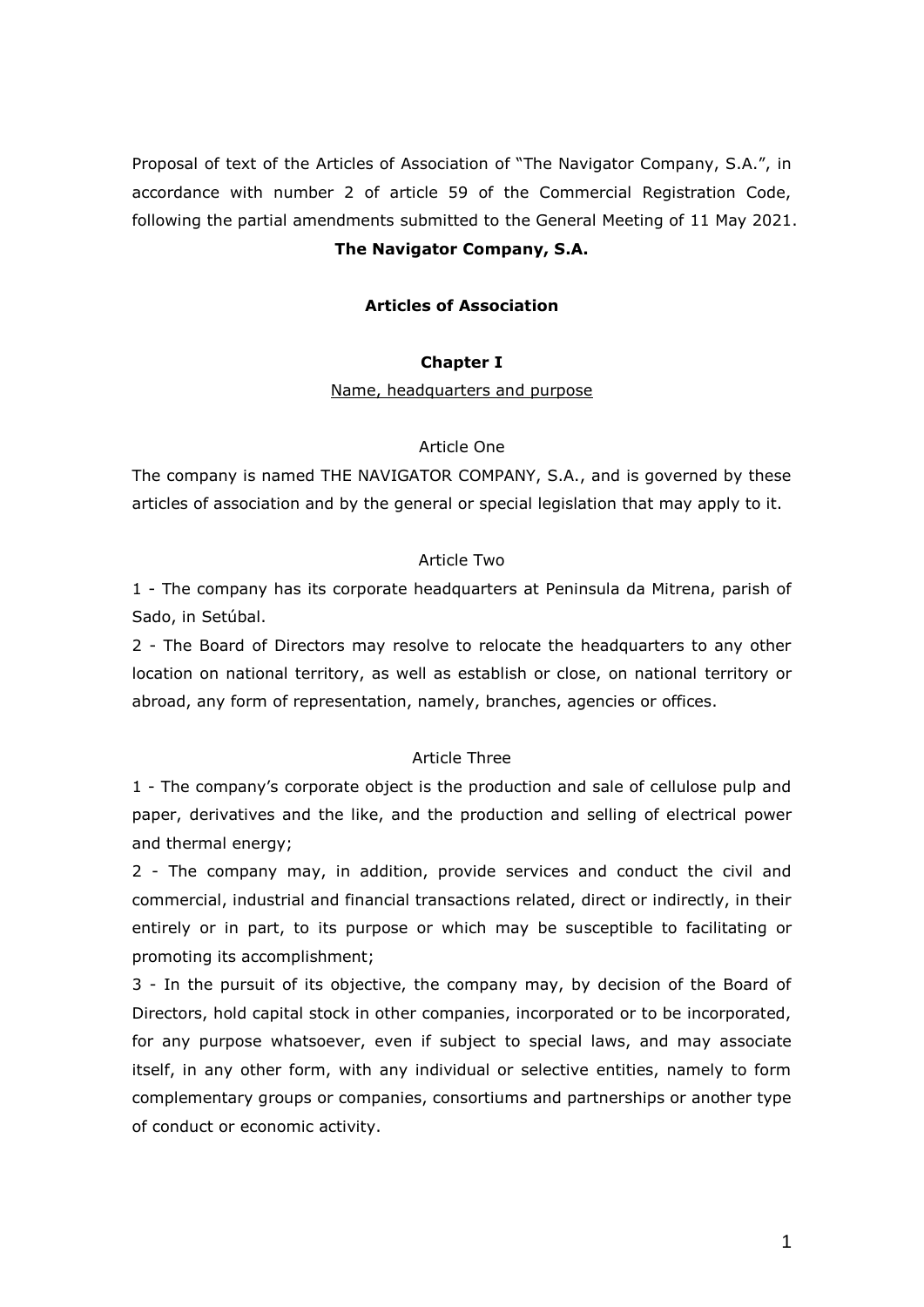## **Chapter Two**

#### Share capital, shares and bonds

## Article Four

1 - The share capital five hundred million Euros and is fully subscribed and paid up. 2 -The share capital is divided into seven hundred and eleven million, one hundred and eighty-three thousand, and sixty-nine shares, without nominal value.

### Article Five

1 - The shares representing the initial capital stock of the company are nominative shares and are issued in book-entry form only.

2 - The shares may be issued in the form of certificates in the cases and in accordance with the terms provided by law, at the request of and at the expense of the interested parties, and there may be, in this case, certificates from one to ten thousand shares.

3 - The certificates, provisional or definitive, representing the shares of the company must be signed by two directors, being possible to alter one of them by a mechanical representation or with a seal.

#### Article Six

1 - In the event of a capital increase by cash subscription, the shareholders shall have a pre-emption right for subscription to the new shares in proportion to those which they possess, unless a decision is made to the contrary by the General Meeting.

2 - Provided that in a capital increase there are shareholders who waive subscription to the shares which correspond to them, the shares may be subscribed by the other shareholders, in proportion to their shareholdings.

## Article Seven

The company may issue bonds, in accordance with the terms and up to the legal limits, according to the conditions decided by the Board of Directors, except for those that must be decided by the General Meeting.

### **Chapter Three**

Corporate Bodies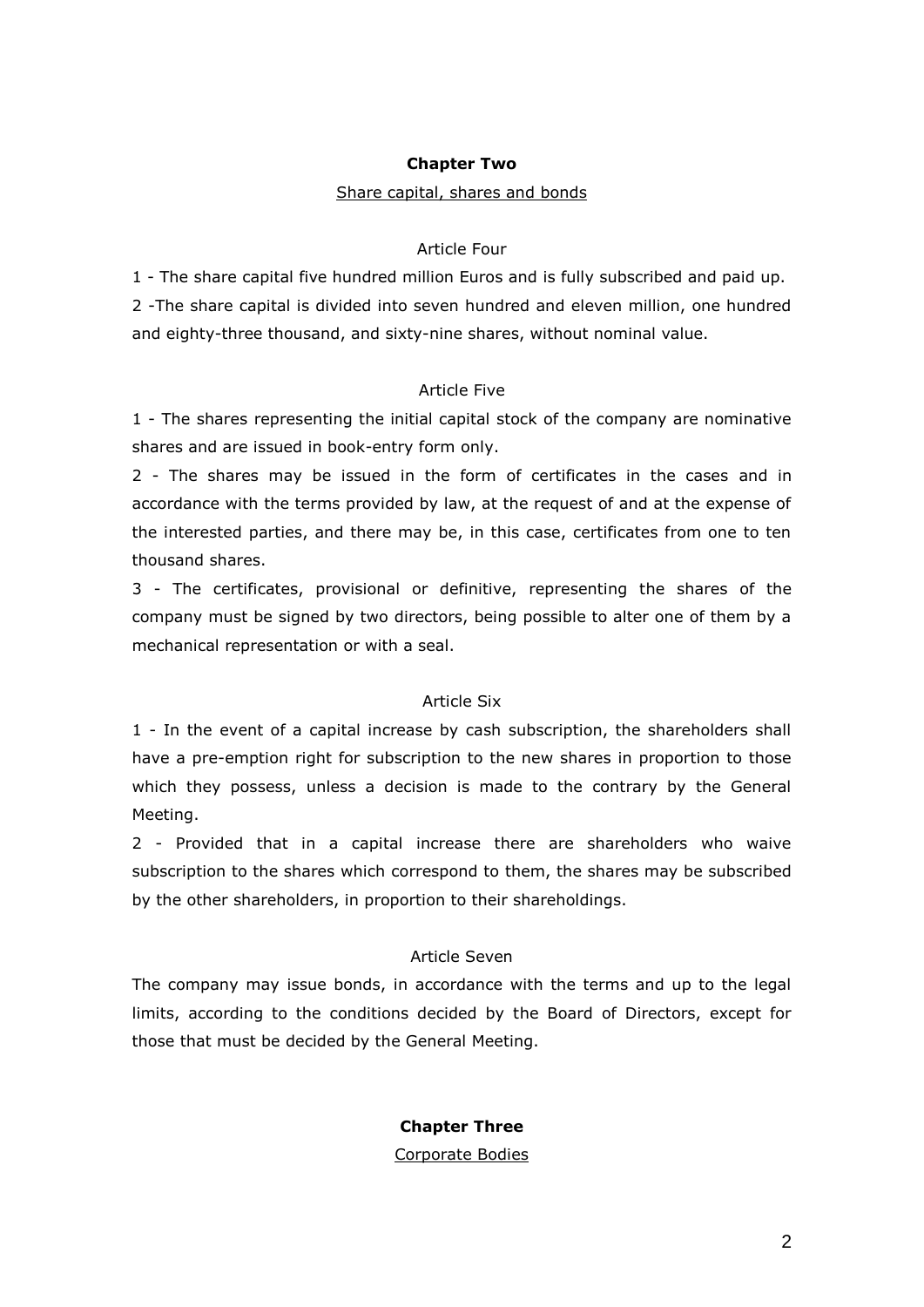## Article Eight

1 -The corporate bodies of the company are the General Meeting, the Board of Directors, an Audit Board and, upon the terms provided by the n.º 3 of article 278° of the Portuguese Commercial Company Act, a statutory auditor or a statutory audit firm.

2 - The Environmental Impact Board functions with the Board of Directors.

3 - The term of office of the members of the corporate bodies is four years and is renewable.

### **Section I**

### The General Meeting

## Article Nine

1 - The General Meeting makes decisions with respect to all matters for which the law and these by laws attribute jurisdiction thereto.

2- Fundamentally the General Meeting has jurisdiction:

a) To consider the report of the Board of Directors of the company, discuss and approve the balance sheet, the financial statements and the opinion of

the Audit Board, and make decisions with respect to the application of the profits of the fiscal year;

b) To elect the officers of the General Meeting, the directors and the members of the Audit Board and the statutory auditor or statutory audit firm;

c) To make decisions with respect to any amendments of the by-laws and capital increases;

d) To determine the remunerations of the members of the corporate bodies, with the power, for this purpose, to designate a remunerations committee.

## Article Ten

1 – Each share corresponds to one vote.

2 - Only the shareholders with voting rights may take part in the meeting, once the respective shares have been registered in the name of said persons by 00:00 hours (GMT) on 5th (fifth) trading day prior to the holding of the General Meeting, corresponding to the Registration Date.

3 - Shareholders wishing to take part in the General Meeting shall give notice of such intention to the Chairman of the General Meeting until one day prior to the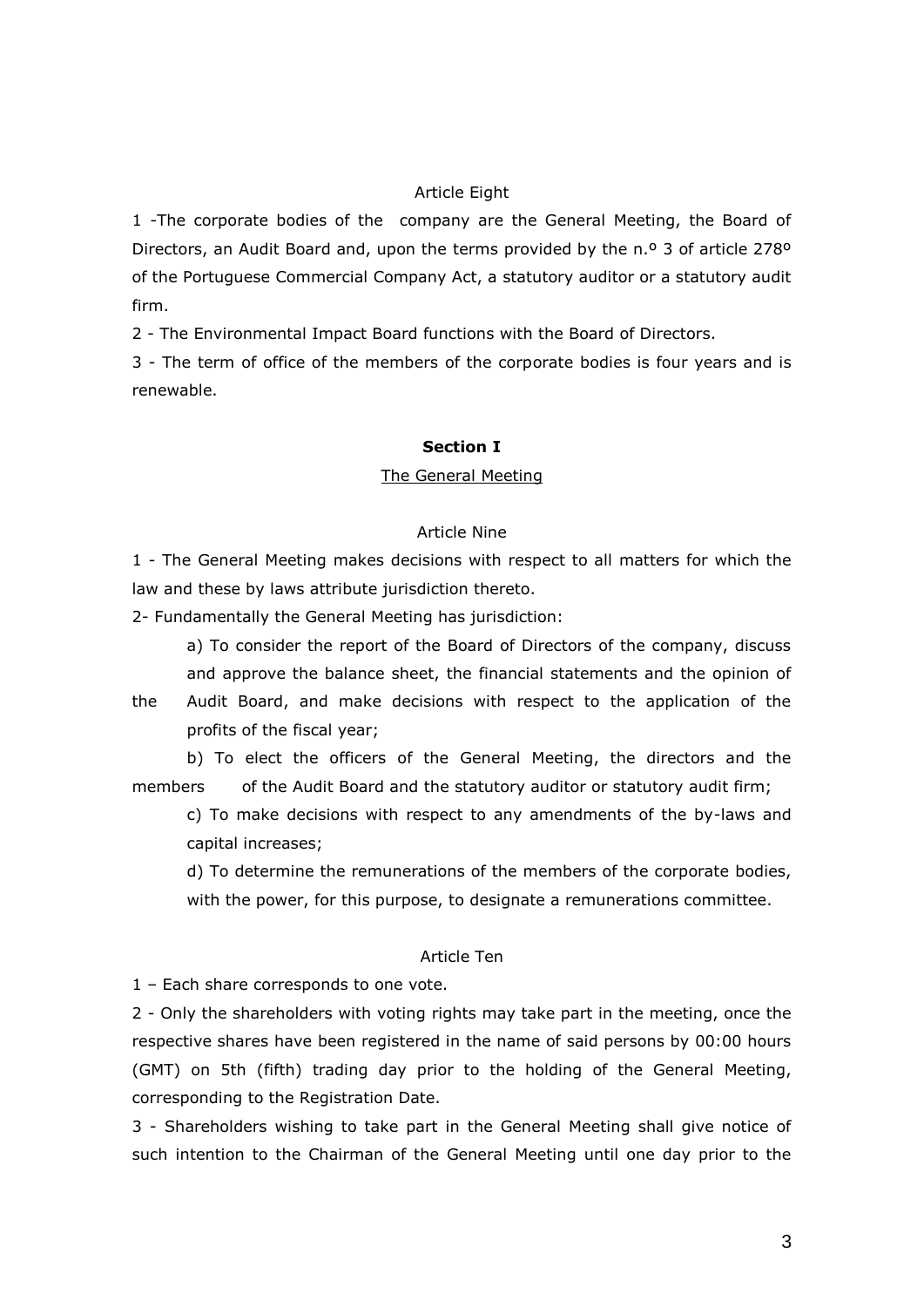date mentioned in number 2 above, giving also notice of such intention to the Financial Intermediary with whom they have the account containing the relevant shares.

4 - The financial Intermediary mentioned above shall notify the Chairman of the General Meeting, until the end of the  $5<sup>th</sup>$  (fifth) trading day prior to the holding of the General Meeting, of the information regarding the number of shares registered in the name of such Shareholder, whose intention to participate in the meeting has been informed under the terms mentioned above, as well as of the registration date of the refereed shares.

5 - Shareholders who transfer the ownership of shares during the period between the Registration Date,  $0$  (zero) hours (GMT) of the  $5<sup>th</sup>$  (fifth) trading prior to the day of the General Meeting, shall give immediate notice of such transfer to the Chairman of the General Meeting and the Securities Market Commission.

### Article Eleven

In order that the General Meeting may take place and adopt resolutions upon the first call, the presence or representation of shareholders who own at least half of the capital stock plus one share is indispensable.

#### Article Twelve

For the purposes of the resolutions adopted in the General Meeting, and with respect to the shares upon which registered rights have been constituted in the form of American Depositary Receipts (ADR´s), Global Depositary Receipts (GDR´s) or other certificates which confer equivalent rights, the shareholder shall be considered to be the holder of the corresponding ADR`s, GDR´s or equivalent certificates.

#### Article Thirteen

1 - The General Meeting is called and presided over by the Chairman of the respective body of officers of the meeting, which shall be comprised as well by a secretary.

2 - The officers of the meeting are elected by the meeting, from among the shareholders, or from among other persons, and the vacancies are filled in accordance with the provisions of commercial law.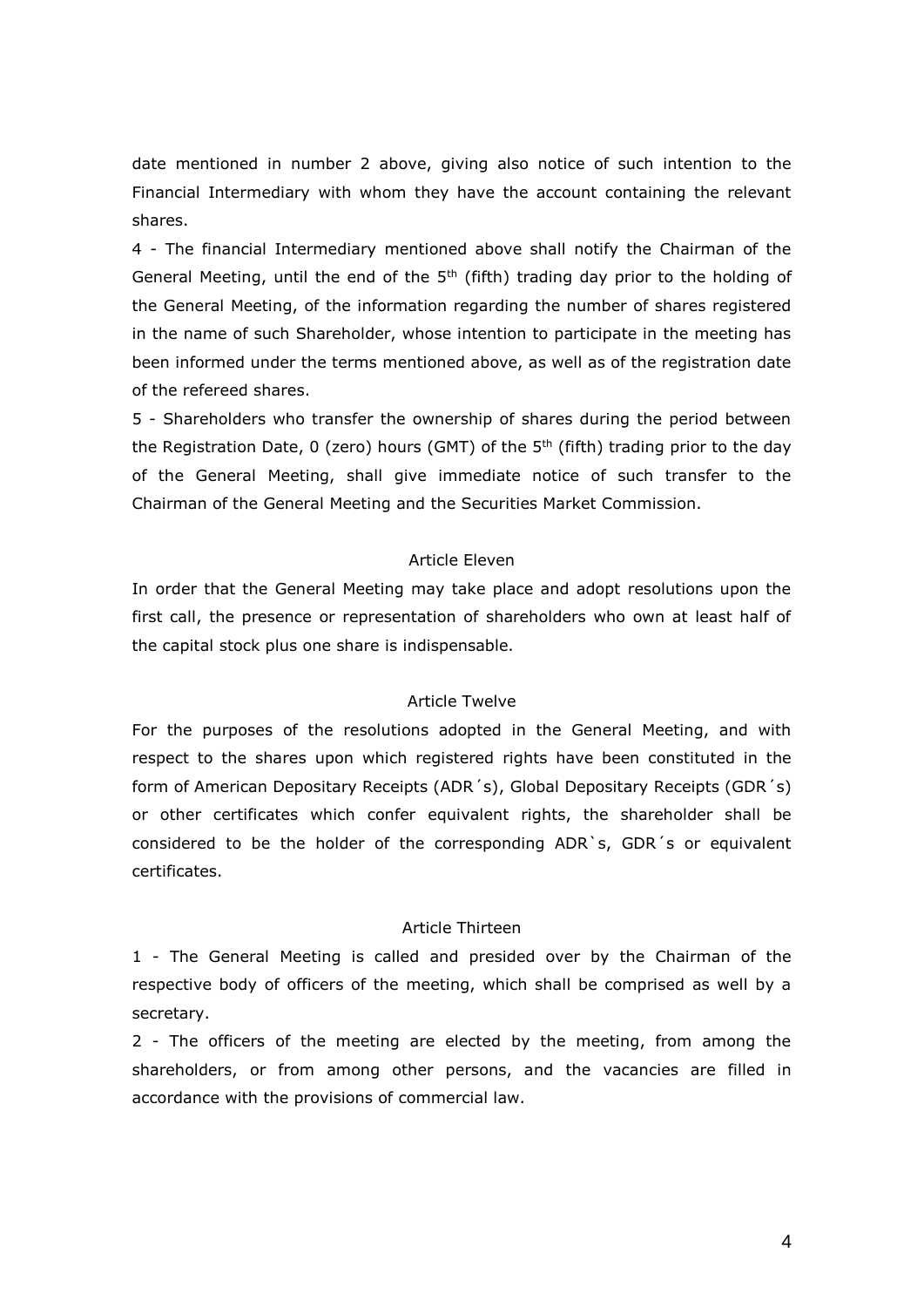## Article Fourteen

The General Meeting shall be held at least once a year and the extraordinary General Meeting shall be held when the Board of director or the Audit Board considers necessary, and also when shareholders in accordance with the terms and up to the legal limits request the meeting.

### **Section II**

#### Administration

## Article Fifteen

1 - The Board of Directors is comprised by a number of members, from between three to seventeen, elected by the General Meeting.

2 - The meeting that elects the Board of Directors shall also appoint the Chairman and, if necessary, may also elect extra directors until the legal limit.

3 - The number of directors not being specifically set by the General Meeting, the aforementioned number shall be considered to be that of the directors effectively elected.

4 - One of the directors may be elected among the persons proposed in lists subscribed and presented by shareholders groups, as long as none of those groups detain shares representing more than 20% and less than 10% of the share capital.

5 - In case there are proposals according to the previous number, the election will be done separately and before the election of the rest of the directors.

6 - The same shareholder can not subscribe more than one list.

7 - Each list must have at least the identification of two eligible persons for the charge to be filled.

8 - If more than one group presents a list, the voting will fall upon all those lists.

#### Article Sixteen

The Board of Directors has jurisdiction to practice all the acts needed to insure the management and development of the company and namely those that are not explicitly committed in the jurisdiction conferred by these by-laws and law to any other corporate bodies.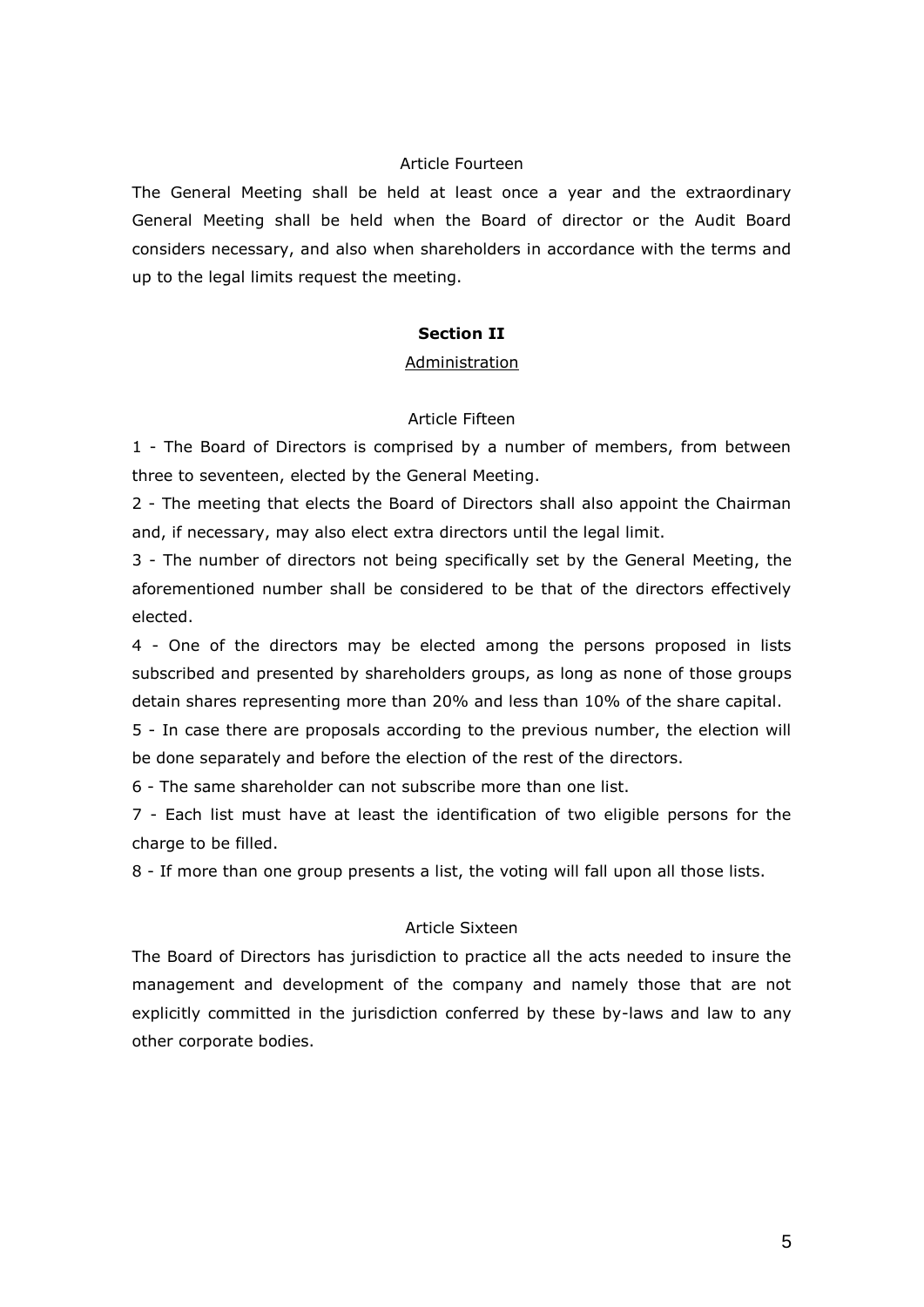## Article Seventeen

The Board of Directors may delegate the day-to-day management of the company to one director or to an executive committee comprised by three to nine members, may also designate up to three Vice-Presidents among the Board members.

### Article Eighteen

1 - It is particularly the responsibility of the Chairman of the Board of Directors:

a) To coordinate the activity of the Board of Directors, as well as to call and

to conduct the respective meetings;

b) To cast the deciding vote;

c) To ensure the proper implementation of the resolutions of the Board of Directors.

2 - In the event of absence or impediment, the member of the Board of Directors whom he delegates for this purpose shall replace the Chairman.

## Article Nineteen

1 - The company assumes obligations:

a) By means of the signature of two directors;;

b) By means of the signature of one or more directors to whom the powers to do so have been delegated;

c) By means of the signature of attorneys acting in accordance with the terms of the pertinent powers of attorney;

2 - In the matters of mere expediency the signature of a single director or of a member of the staff of the company authorised for this purpose shall suffice.

### Article Twenty

1 - The Board of Directors must meet, at least, once per quarter of a year, when and where the social interest demands, once called, verbally or by written, by the Chairman or two other directors.

2 - Any director may be represented in each meeting by another director, who will exercise the right to vote in name and under the responsibility of the represented director.

3 - The power of attorney is committed through a simple letter or fax addressed to the Chairman.

4 - The Board of Directors may not deliberate unless the majority of its members in office are present or represented.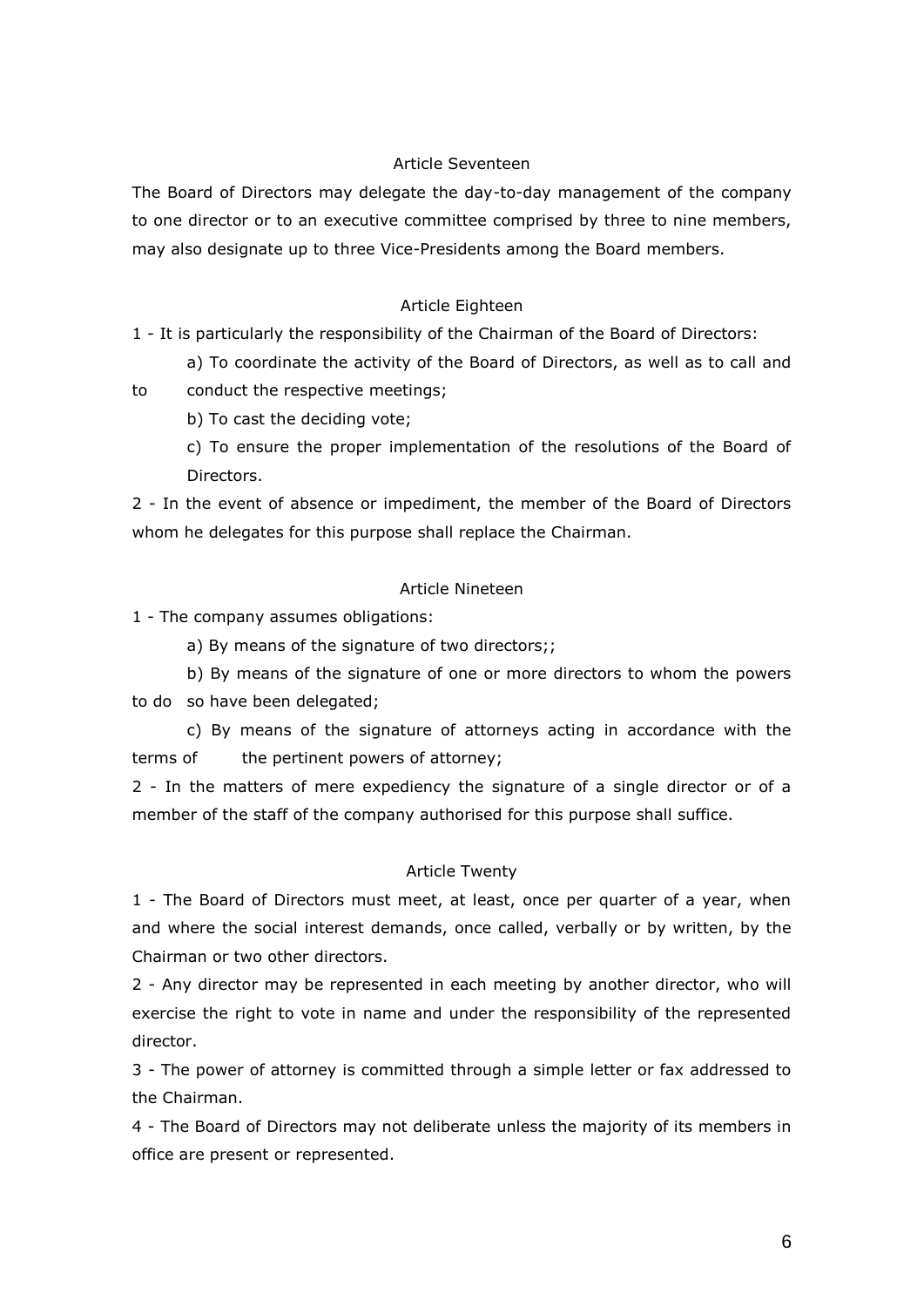5 - The representation of more than two directors at each meeting is not permitted.

## Article Twenty-One

1 - The remunerations of the directors, which may be different, shall be established by a remunerations committee elected by the General Meeting for such purpose, for periods of four years.

2 - The General Meeting may deliberate on the attribution of a pension scheme, or of supplementary pension schemes of the directors, in accordance with the regulations to be approved.

# **Section III**

## Supervision Bodies

# Article Twenty-Two

The supervision of the company shall be done by an Audit Board comprised by three official members and two alternate members and by a statutory auditor or a statutory audit firm.

## Article Twenty-Three

1 - The Audit Board shall have the composition, the jurisdiction, the powers and the obligations established by commercial law and the statutory auditor or the statutory audit firm the powers and obligations established in law.

2 - The auditing may be assisted by experts specially appointed for this purpose and also by companies specialised in the performance of auditing work.

## **Section IV**

## Environmental Impact Board

# Article Twenty-Four

1 - Close to the Board of Directors works the Environmental Impact Board comprised by three to five persons, of recognised competence in the area of environmental protection, named by the Board of Directors for periods of four years. 2 - The Environmental Impact Board has the responsibility for following up and giving opinions with respect to environmental aspects of the activity of the company and, when requested by the Board of Directors, for giving opinions and making recommendations, with respect to the environmental impact of the